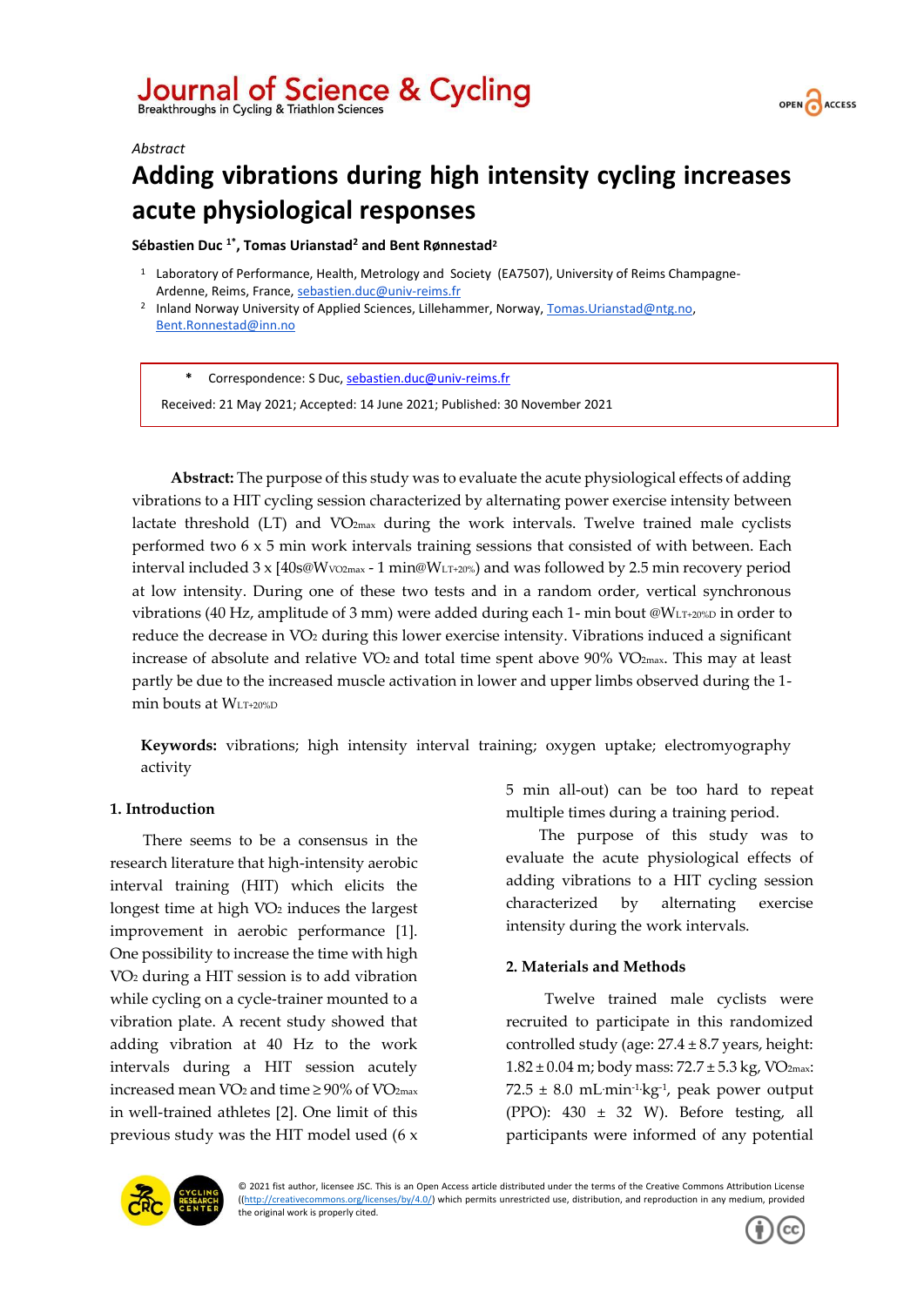risk and discomfort associated with the study, and they all gave their written informed consent to participate. The study was performed accordingly to the ethical standards established by the Helsinki Declaration of 1975, and were approved by the local ethical committee at Inland Norway University of Applied Sciences, and Data Protection Authority.

Each subject performed three tests on three separate day on the same road bike (2017 Roubaix One.3 size 56, Fuji, Taichung, Taiwan) connected to a direct drive power trainer (KICKR, Wahoo Fitness, Atlanta, USA) which was attached to a vibration plate (Pneu-Vibe Pro; Pneumex, Inc. Sandpoint, ID, USA). The bike was adjusted according to each cyclist's preference for seat height and horizontal distance between tip of seat and bottom bracket while the front wheel was put on a fitness step to ensure the horizontal stability of the bike.

During the first test, each cyclist performed a graded protocol to exhaustion to determine V̇O2max, PPO, work rate associated to V̇O2max (WV̇O2max) and work rate associated to lactate threshold (WLT). During the second and third tests, each cyclist performed a HIT session that consisted of 6 x 5 min work intervals with 2.5 min recovery period at 30% of WV̇O2max in between (TRAD condition). The work rate during intervals was defined by using delta concept method [3], and varied between  $Wv_0$ <sub>2max</sub> and  $W_{LT+20\%D}$  =  $W_{LT}$  + (WV̇O2max - WLT) **.**20%. Each interval included 3  $x$  [40s@Wvo2max - 1 min@WLT+20%D) and was performed with a freely chosen pedalling cadence. During one of these two tests and in a random order, vertical synchronous vibrations (40 Hz, amplitude of 3 mm) were added during each 1- min@WLT+20%D (VIB condition) in order to reduce the decrease in V̇O<sup>2</sup> during this lower exercise intensity. All the cyclists were required to perform the same individualized warm-up before starting the interval training session, and to pedal in a seated position throughout all

interval bouts without changing their hand position during and between the two tests.

Power output (PO), pedalling cadence (CAD) and heart rate (HR) were measured continuously by a SRM crankset powermeter (SRAM S975, SRM, Jülich, Germany) while gas exchanges (V̇O2, V̇CO2, VE, RER) were measured and averaged every 10 s during each interval bout by a computerized metabolic system with mixing chamber (Oxycon Pro, Erich Jaeger, Hoechberg, Germany). Surface EMG activity of lower (vastii, rectus and biceps femoris) and upper (biceps and triceps brachii) limbs were recorded continuously with wireless sensors (Trigno, Delsys, Boston, USA) while rating of perceived exertion (RPE) and blood lactate concentration ([La] were obtained after each work interval.

Student`s two-tailed paired t-tests were used to evaluate potential differences between VIB and TRAD in physiological responses. Effect size of VIB was calculated by the ratio of the mean to the SD in the difference of scores. All significant differences were set at P<0.05.

# **3. Results**

Power output during the work rate interval was  $300 \pm 36$  W (69.5  $\pm$  4.9% of PPO) for W<sub>LT+20%D</sub> and 375  $\pm$  58 W (84.6  $\pm$  7.7% of PPO) for Wvo2max. Mean absolute and relative V̇O2 during all work intervals was higher in VIB than TRAD (4.52  $\pm$  0.50 vs. 4.44  $\pm$  0.49 L·min<sup>-1</sup>, 86.2 ± 3.5 vs. 84.6 ± 3.8% of VO<sub>2max</sub>, respectively, P=0.010, ES=0.91). VIB induced a significant increase of time  $\geq 90\%$  by 26% compared than TRAD (P=0.048, ES=0.64; Figure 1).